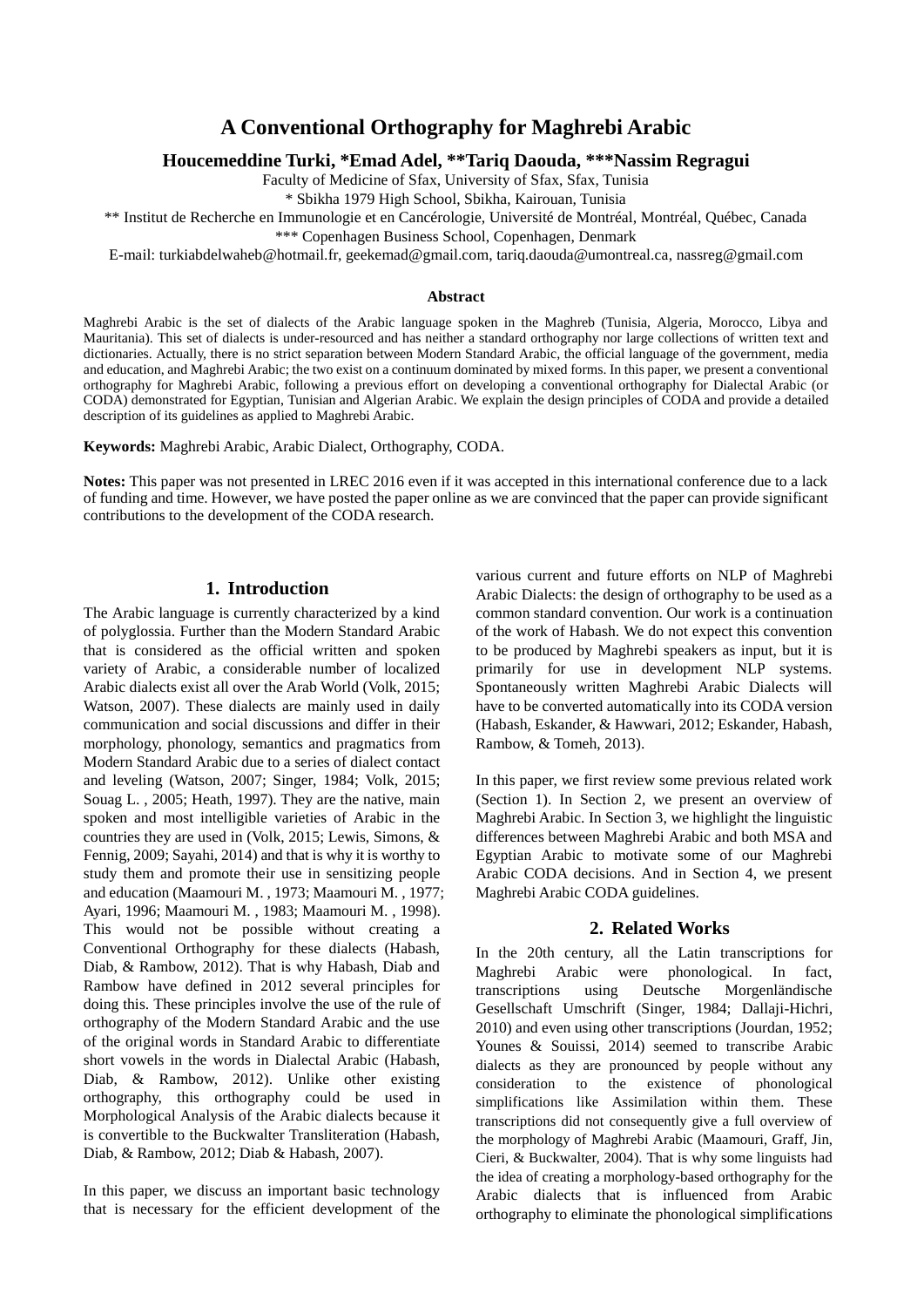existing in the spoken Arabic dialects (Maamouri, Graff, Jin, Cieri, & Buckwalter, 2004).

The idea of inspiring the orthography patterns of the Modern Standard Arabic to create a conventional orthography for an Arabic dialect was created in the first years of the 21st century (Habash, Diab, & Rambow, 2012). In fact, by getting inspired from an original idea of the Tunisian *Taht Essour* team that had appeared in the 1920s and particularly of Ali Douagi (Dhaoudi & Lahmar, 2004, p. 144), the teams of Zawaydeh and Maamouri had developed a set of rules for orthographic transcription and annotation of Levantine dialects that were inspired from the orthography of MSA in order to create a Levantine Arabic corpus respectively in 2003 and 2004 (Zawaydeh, Stallard, & Makhoul, 2003; Maamouri, Graff, Jin, Cieri, & Buckwalter, 2004).

In 2012, Habash and Diab had generalized this work and created CODA that is a generalized set of orthography rules to be used for transcribing any Arabic Dialect (Habash, Diab, & Rambow, 2012).

After its creation in 2012 until 2015, CODA had been used as a reference in 42 different works. 9 of them were about the Maghrebi Arabic dialects (Google Corporation, 2015). In fact, Zribi et al. had created an adaptation of CODA to Tunisian Arabic (ISO 639-3: aeb) in 2014 which takes into consideration several facts of Tunisian Arabic (Zribi, et al., 2014), Tachicart et al. had developed an adaptation of CODA to Moroccan Arabic in 2014 in order to create a translator between Moroccan Arabic (ISO 639-3: ary) and MSA (Tachicart & Bouzoubaa, 2014) and Saadane et al. had created an adaptation of CODA to Algerian Arabic (ISO 639-3: arq) in 2015 (Saadane & Habash, 2015). All of these works had recognized some deficiencies in using CODA for Maghrebi Arabic dialects. However, only some of them had been solved (Zribi, et al., 2014; Tachicart & Bouzoubaa, 2014; Saadane & Habash, 2015).

In this paper, we will continue the previous works about the Conventional Orthography for Dialectal Arabic by extending the CODA guidelines to let it more adapted for Maghrebi Arabic dialects (Reviewing and adjusting the CODA writing principles). We believe that the CODA goals, especially the unified framework for all Arabic dialects, can help in maximizing synergy between and encouraging adaptation from other dialects and Maghrebi ones, when it comes to resource creation either by Maghrebi people (People would like to use a more adapted Arabic Script to practice their native Maghrebi dialects) or within linguistic studies (Scientists would be interested in using the ASCII based Buckwalter transliteration when creating their corpuses as its output would be less voluminous than the one of the one created using Arabic Script).

#### **3. An overview of Maghrebi Arabic**

Also known as Darija, Maghrebi Arabic is the family of the Arabic dialects of North Africa (Zaidan & Callison-Burch, 2014; Sayahi, 2014). It is mainly constituted of Tunisian Arabic, Algerian Arabic, Moroccan Arabic, Libyan Arabic, Saharan Arabic and Hassaniya Arabic as well as Judeo-Maghebi Arabic dialects (Lewis, Simons, & Fennig, 2009). Because of the language contact they had experienced from Berber dialects and Romance languages, they are known to have a different phonology and morphology from the other Arabic dialects (Lewis, Simons, & Fennig, 2009; Zaidan & Callison-Burch, 2014; Sayahi, 2014; Tilmatine, 1999).That is why they are not intelligible to the speakers of Eastern Arabic Dialects (Sayahi, 2014) and that is why a conventional orthography that is efficient on Eastern Arabic dialects can be deficient for Maghrebi Arabic dialects.

### **4. Maghrebi Arabic vs. the Eastern Arabic dialects and MSA**

In general, the use of loanwords is more common in the Maghrebi Arabic Dialects than in Eastern Arabic and MSA due to the language contact they had experienced with Berber dialects and several common foreign languages like French, Italian, Turkish and Spanish (Singer, 1984; Sayahi, 2014). That is why Maghrebi Arabic includes several European phonemes further than the main Arabic phonemes (Zribi, et al., 2014; Singer, 1984; Saadane & Habash, 2015; Tachicart & Bouzoubaa, 2014). In fact, Maghrebi Arabic also involves [p], [v], [yː], [œː], [ɔː], [ɛ],̃[ɔ̃ ], and [ɑ̃ ] (Singer, 1984; Sayahi, 2014). These phonemes are mainly used for loanwords. The [p] and [v] in this situation should not be confused with [p] and [v] obtained due to assimilation phenomenon (Chekili, 1982).

Furthermore, differently from Eastern Arabic, [g] in Maghrebi Arabic is not always a Nomadic pronunciation of [q] or a substitute for [ʒ] (Singer, 1984; Tachicart & Bouzoubaa, 2014; Zribi, et al., 2014; Saadane & Habash, 2015). It is true that [q] is always pronounced as [g] in rural cities (Zribi, et al., 2014; Baccouche, 1972). However, there are several words in Maghrebi Arabic in which /g/ is pronounced as [g] even in Urban cities (Zribi, et al., 2014; Baccouche, 1972). For example, بقرة is pronounced as [bægræ] in both Urban and rural areas (Baccouche, 1972). Sometimes, the substitution of [g] by [q] can influence the meaning of the given word. In fact, [gru:n] for example means horns and [qru:n] means centuries (Zribi, et al., 2014). That is why [q] and [g] are distinct letters in Maghrebi Arabic even if they are spoken as [g] in Nomadic areas.

Unlike Egyptian Arabic and MSA, Maghrebi Arabic is also characterized by the simplification of several letters when coming in the first position in a word (Zribi, et al., 2014; Heath, 1997). In fact, it is widely known that [ $\mathfrak{z}$ ], [ $\theta$ ] and [ʁ] are simplified respectively as [z] or [dʒ], [t] and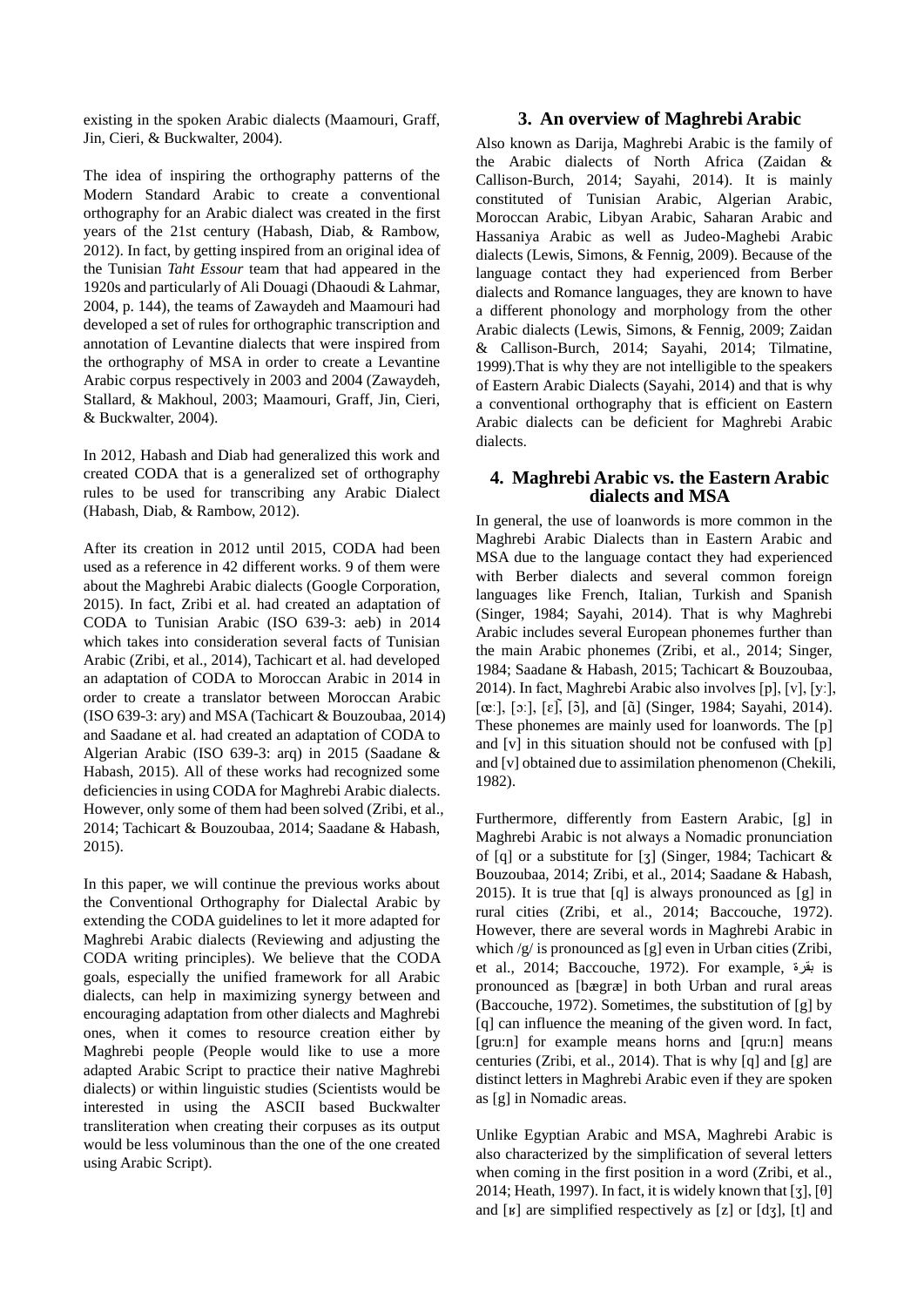$[\chi]$ . It is common that  $\cong$  and  $\cong$  are pronounced as  $[\delta^{\varsigma}]$ (Singer, 1984; Heath, 1997; Souag L. , 2005). Moreover, All the Maghrebi Arabic dialects excepting Tunisian Arabic are known for the pronunciation of د and ذ as [d], ت and ث as [t] (Singer, 1984; Saadane & Habash, 2015; Tachicart & Bouzoubaa, 2014). The situation becomes more complicated for Judeo-Maghrebi dialects that also substitute Arabic phonemes in certain situations by Hebrew phonemes so that their pronunciation can be simpler for the Jewish communities of Maghreb (Cohen, 1985).

Maghrebi Arabic is known as well by the existence of several emphatic consonants. In fact, the use of  $[m<sup>5</sup>], [b<sup>5</sup>],$  $[z<sup>s</sup>], [n<sup>s</sup>], [l<sup>s</sup>]$  and  $[r<sup>s</sup>]$  in all Maghrebi Arabic dialects is significantly more important than in MSA and Eastern Arabic (Singer, 1984; Souag L. , 2005; Heath, 1997; Ghazeli, 1981; Gouma, 2013). These minimal pairs influence the pronunciation of long vowels near them just like the pharyngeal, emphatic or uvular letters in Arabic dialects as shown in Table 1 (Singer, 1984; Souag L. , 2005; Heath, 1997; Gouma, 2013).

| <b>Phoneme</b> | Allophones             |           |                    |  |
|----------------|------------------------|-----------|--------------------|--|
|                | Near                   | a         | other<br>ľп<br>all |  |
|                | pharyngeal,            |           | situations         |  |
|                | emphatic               | <b>or</b> |                    |  |
|                | uvular letter          |           |                    |  |
| /a.            | $\lceil \alpha \rceil$ |           | [ε:]               |  |
| /u.            | [0:]<br>([u:]          | in        | [u:]               |  |
|                | Tunisian, Libyan       | and       |                    |  |
|                | Judeo-Tunisian)        |           |                    |  |
| $/i$ ./        | [e:]<br>([i:]          | in        | [i:]               |  |
|                | Tunisian, Libyan       | and       |                    |  |
|                | Judeo-Tunisian)        |           |                    |  |

Table 1: The pronunciation of the long vowels in Maghrebi Arabic (Singer, 1984; Souag L. , 2005; Heath, 1997; Abumdas, 1985)

These minimal pairs should be taken into consideration when transcribing texts in the Maghrebi Arabic dialects mainly because these phonemes can change the meaning of a word (Gibson, 2009). For example, [dɛːr] in Tunisian Arabic is to turn and [dɑ:rˤ] is house.

It is also common that Maghrebi Arabic tend to not to include nunation (Pronouncing [n] after an indefinite noun) just like other Arabic dialects (Singer, 1984; Souag L. , 2005; Zribi, et al., 2014) and that it simplifies the Short Vowel with glottal stop as a long vowel and the glottal stop after a long vowel or a given consonant as an [h] (Singer, 1984; Souag L. , 2005; Zribi, et al., 2014). In general, the glottal stops are only kept when the word is a result of a code change to MSA (Singer, 1984; Zribi, et al., 2014).

Further than these characteristics, Maghrebi Arabic pronounciation is known for the simplification of sounds. In fact (Singer, 1984; Souag L. , 2005; Maamouri M. , 1967; Gibson, 2009; Heath, 1997; Chekili, 1982; Abumdas, 1985; Cohen & el-Chennafi, 1968),

- If they are in the end of a word, [i:] and [ɪ] are pronounced as [ɪ], [u:] and [u] are pronounced as [u], and [a:],  $[\varepsilon]$ , [a] and  $[\varepsilon]$  are pronounced as [æ]. This is what explains the lack of accuracy of the grammar specification of Tunisian. For example, none of the works had made an interest to explain why the present of /mʃæ/ is /yimʃi/ and the present of /bdæ/ is /yibdæ/...
- Elision: If a word finishes with a vowel and the next word begins with a short vowel, this short vowel and the space between the two words are not pronounced.
- Epenthesis: If a word begins with two successive consonants, an [e] is pronounced in its beginning.
- Assimilation: Two successive consonants are substituted by two other successive consonants that are easier to speak like /ʕh/ that becomes /ħħ/
- Centralization of short vowels: short vowels are mostly centralized as schwa in all Maghrebi dialects expecting the Tunisian, Libyan and Judeo-Tunisian ones. Tunisian, Libyan and Judeo-Tunisian dialects mostly centralize short damma as [o] and short kasra as [e].

## **4.2 Morphological and Orthographic Variations**

There are many morphological and Orthographic differences between Maghrebi Arabic, Eastern dialects and MSA (Zribi, et al., 2014; Souag L. , 2005; Tachicart & Bouzoubaa, 2014). These variations are explained by the fact that the current transcription of Maghrebi Arabic is influenced by the Phonological Characteristics of the variety like the simplification of sounds (Watson, 2007; Volk, 2015; Zribi, et al., 2014; Saadane & Habash, 2015; Tachicart & Bouzoubaa, 2014). The most important variations are the lack of differentiation between the singular third person direct object pronoun and the suffix of the conjugation of the verb in Plural Form in Present and the important use of proclitics. More details about these variations can be found in the work of Zribi et al. about COTA (Zribi, et al., 2014) and in the work of Saadane et al. about COAA (Saadane & Habash, 2015).

### **4.3 Further Reading**

Further information about the particularities of Maghrebi Arabic dialects can be found in (Turki, Zribi, Gibson, & Adel, 2015), in (Souag L. , 2005), in (Souag M. L., 2006), in (Harrell, 2004), in (Cohen & el-Chennafi, 1968), in (Sounkalo, 2008), in (Abumdas, 1985), and in (Owens, 1984).

## **5. CODA guidelines for Maghrebi Arabic**

Our goal in this paper is to present a CODA map for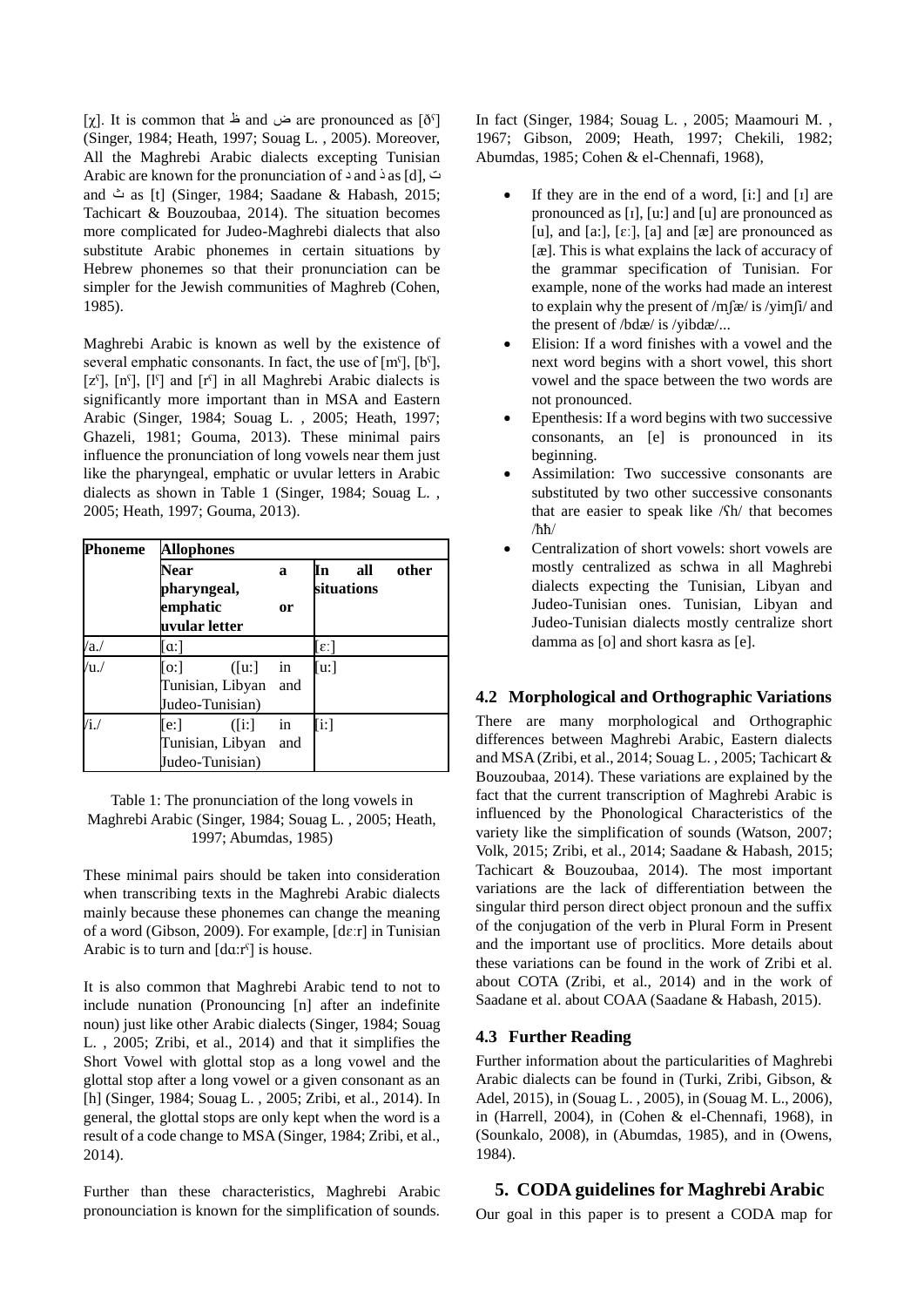Maghrebi Arabic. In this section, we summarize the CODA goals and principles and present specific CODA guidelines for Maghrebi Arabic.

## **5.1 CODA Goals and Principles**

According to Ines Zribi (Zribi, et al., 2014),

« CODA is a conventionalized orthography for Arabic dialects (Habash, Diab, & Rambow, 2012). It has five goals.

- CODA is an internally consistent and coherent convention for writing Dialectal Arabic (DA): every word has a single orthographic rendering.
- CODA is designed for NLP processes.
- CODA uses the Arabic script. It does not use Persian script. That is why it can be simply converted to ASCII characters using Buckwalter transliteration and easily processed. Further information about the principle of Buckwalter transliteration can be found in (Habash, Soudi, & Buckwalter, 2007).
- CODA is intended as a unified method for writing all Arabic dialects.
- CODA aims to strike an optimal balance between maintaining a level of dialectal uniqueness and establishing conventions based on MSA-DA similarities

The design of the original CODA respects several principles. Firstly, CODA is an ad hoc convention. It uses only the Arabic characters, including the diacritics for writing Arabic dialects. Secondly, CODA is consistent. A unique orthographic form that represents the phonology and morphology for each word is used. CODA uses the MSA orthographic decisions (rules, exceptions and ad hoc choices) and generally preserves the phonological form of dialectal words given the unique phonological rules of each dialect, and the limitations of Arabic script. CODA also preserves dialectal morphology and dialectal syntax. CODA is easily learnable and readable. All Arabic dialects generally share the same CODA principles; each dialect will have its unique CODA map by respecting the phonology and the morphology of each dialect. However, CODA is not a purely phonological representation. Text in CODA can be read perfectly in DA given the specific dialect and its CODA map. In fact, CODA differentiates between letters having the same pronunciation in DA according to their Classical Arabic etymology to avoid significantly speech ambiguity and fights phonological simplification phenomena like Assimilation and restore the letters suffering from such facts to their original Classical Arabic spelling. . »

## **5.2 CODA General Matters and their solutions**

### **5.2.1. Phonological and Lexical Matters**

 The *Ta Marbuta* (p in Buckwalter transliteration) is not always silent. It can be pronounced as [t] when coming before a *Mudhaf ilayh* (Biadsy,

Habash, & Hirschberg, 2009). To avoid this matter that can cause a deficiency in the results provided by rule-based text to speech converters for CODA Arabic script inputs in Arabic dialects, we propose to put *Mudhaf ilayh* between [ and ]. For example, [eʒmɛ:ʕet el:ɑʕru:sæ] (meaning *the family of the bride*) is transcribed as جماعة ]العروسة) ]jmaAEap [Al\_Eruwsa] in Buckwalter transliteration).

- CODA has also failed to decide the transcription of several structures of Arabic dialects that were created through the simplification of Modern Standard Arabic like the Egyptian Arabic [di] (meaning *This (f.)*) that was created through the abbreviation of Classical Arabic هذه ha\*ihi. In fact, this example is transcribed as دي diy or ذي \*iy. Another example of this controversy is the Egyptian Arabic [ha] proclitics (meaning the modal verb will) that is transcribed as  $\rightarrow$ , as  $\infty$ and as هـ and that was created by the simplification of Classical Arabic راح. In these situations, we propose to adopt the transcription that conserves the most the Modern Standard Arabic phonemes. In fact, [di] is ذي and [ha] is .حـ
- When doing an automated tokenization of CODA based texts and particularly of undiacritized ones, some matters of the recognition of the [el] deteminant can occur (Habash N. Y., 2010; Habash & Rambow, 2005). Furthermore, the [l] of the [el] determinant can have different pronunciations than an ordinary [l] when it comes before a Sun consonant and consequently, a lack of differentiation between both [l] can constitute a deficiency for a text to speech converter for Arabic dialects (Masmoudi, Khmekhem, Estève, Belguith, & Habash, 2014). That is why we advise to add a *Tatweel* (U+0640) after it to solve the problem.

### **5.2.2. Morphological and Orthographic Matters**

- Although the transcription of glots (Hamza) using CODA guidelines follow the same rules for the transcription of Hamza in Modern Standard Arabic, no paper about CODA guidelines has given these rules in details. Citing such rules is important mainly because there are six graphs in CODA Arabic script that are used in transcribing glots (Habash, Diab, & Rambow, 2012; Habash, Soudi, & Buckwalter, 2007). As a solution, we adopt the algorithm that was described in (Younes M. A., 2005) when writing Hamza using CODA guidelines.
- In CODA, there is a lack of differentiation between the singular third person direct object pronoun and the suffix of the verb conjugation in plural form and in Present. CODA had solved the problem when the [u:] particle is in the end of the word by respectively transcribing them as uh and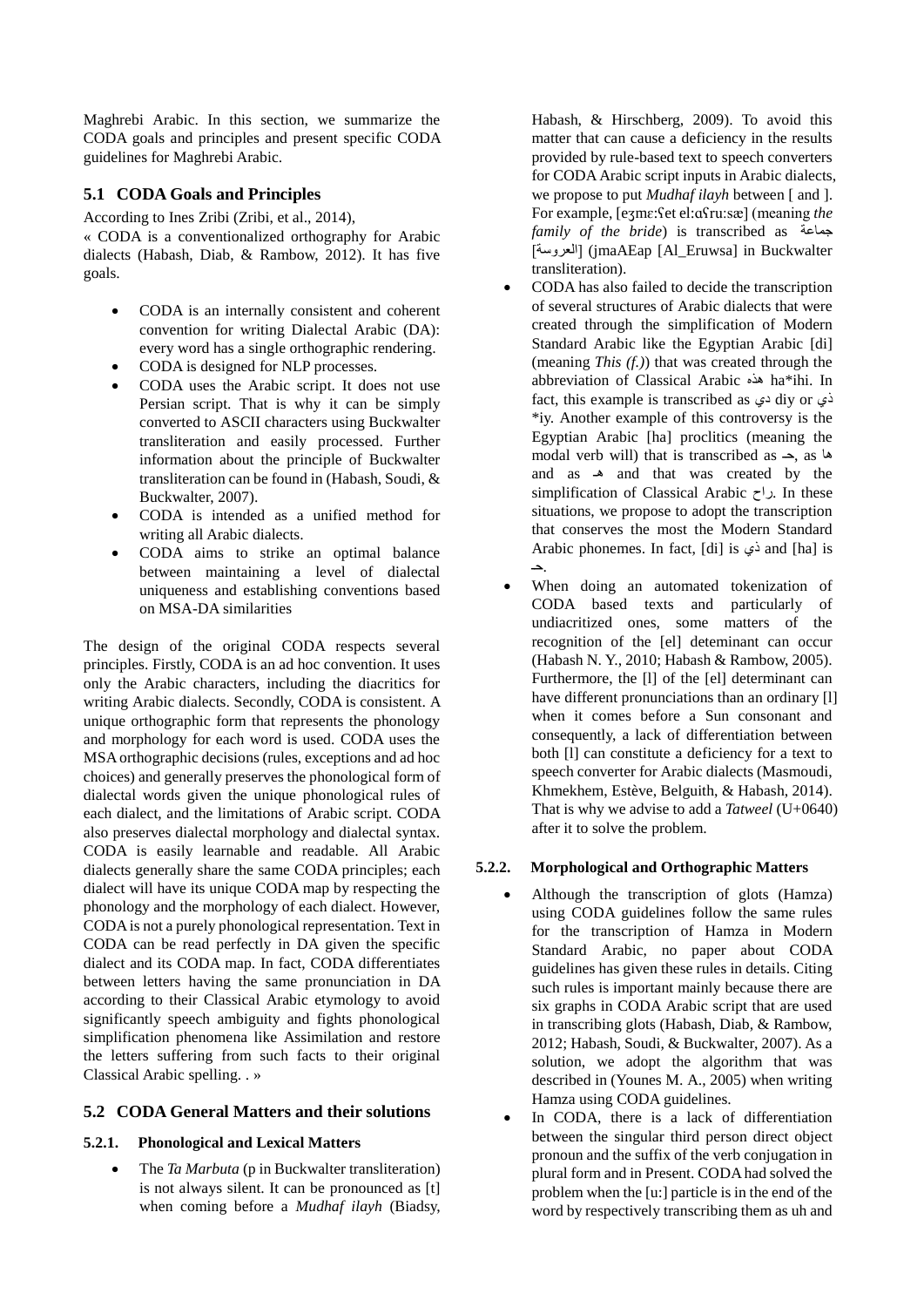uwA. However, it did not solve the problem when [u:] is in the middle of the word (Habash, Diab, & Rambow, 2012; Zribi, et al., 2014; Saadane & Habash, 2015; Tachicart & Bouzoubaa, 2014). Maghrebi CODA solved the problem by writing the singular third person direct object pronoun as w and the suffix of the verb conjugation in plural form and in Present as uw.

## **5.3 Maghrebi CODA**

Here is an overview of specific CODA guidelines for Maghrebi Arabic. Maghrebi Arabic follows the same orthographic rules as MSA with the following exceptions and extensions. A practical example of the application of Maghrebi Arabic CODA is proposed in Table 3.

### **5.3.1. Phonological and Lexical Extensions**

- As  $[m<sup>s</sup>], [b<sup>s</sup>], [z<sup>s</sup>], [n<sup>s</sup>], [l<sup>s</sup>] and [r<sup>s</sup>] are$ respectively transcribed using CODA guidelines as m, b, z, n, l, and r (Zribi, et al., 2014; Saadane & Habash, 2015), we have to transcribe long vowels differently according to their pronunciation so that the efficiency of CODA based text to speech converters and CODA based machine translation systems would not be limited. This is just what Zribi et al. and Saadane et al. have done when they got inspired from the Maltese ie and had respectively transcribed [a:] and  $[\varepsilon]$  as  $\leq$  aA and as  $\leq$  iA. Similarly, we **∶** propose to respectively transcribe [o:], [u:], [e:] and [i:] as  $L^*$  Nw,  $L^*$  uw,  $L^*$  Ky, and  $L^*$  iy.
- As [g] is kept in some words when converting them from Nomadic to sedentary accents, [g] and [q] constitute distinct phonemes that are pronounced the same in rural areas (Singer, 1984; Saadane & Habash, 2015; Tachicart & Bouzoubaa, 2014; Baccouche, 1972). As already done by most of the Maghrebi people, this geographically conserved [g] is transcribed as q ق in Tunisian Arabic, Libyan Arabic and Judeo-Tunisian Arabic and as  $k \triangleq$  in all the other Maghrebi dialects (Volk, 2015; Aguadé, 2006).
- The phonemes [p] and [v] existing in the loanwords in Maghrebi Arabic (Singer, 1984; Saadane & Habash, 2015; Tachicart & Bouzoubaa, 2014). As transcribed using the Tunisian and Algerian CODA guidelines, they are written as  $b \rightarrow$  and  $f \rightarrow Zribi$ , et al., 2014; Saadane & Habash, 2015).
- As mentioned by a number of linguists, the use of [œː], [ɔː], [yː], [œ], [ɔ], [y], [ɑ̃], [ɔ̃], and [ɛ̃] is limited in loanwords as they are quickly substituted by regular Maghrebi Arabic vowels in pronunciation (Singer, 1984; Gibson, 2009; Saadane & Habash, 2015). So, it is useless to consider them. We can consider them as regular Maghrebi Arabic vowels as shown in Table 2.

| Regular Maghrebi Arabic<br>vowels<br><b>Buckwalter</b><br>in | Foreign<br><b>European</b><br><b>Phonemes</b>  |
|--------------------------------------------------------------|------------------------------------------------|
| <b>Transcription</b>                                         |                                                |
| uw                                                           | $[\alpha$ :], $[\circ]$                        |
| iy                                                           | [vː]                                           |
| an                                                           | $[\tilde{a}]$                                  |
| un                                                           | [õ]                                            |
| in                                                           | $\left\lceil \tilde{\varepsilon} \right\rceil$ |
| u                                                            | $[\alpha], [\mathfrak{z}]$                     |
| $\mathbf{i}$                                                 | [y]                                            |
| aA                                                           | $\lceil \alpha \rceil$                         |
| iA                                                           | $[\epsilon:$                                   |
| a                                                            | $[a]$ ,<br>lεl                                 |

Table 2: Correspondence between Buckwalter

Transliteration and European Vowel Phonemes used for Maghrebi Arabic

 However, each two Arabic letters should not be reduced to a unique Arabic letter even if these two graphemes are pronounced the same in Maghrebi Arabic just as clearly specified in the original CODA (Habash, Diab, & Rambow, 2012). For example, ت and ث are both pronounced as [t] in Moroccan Arabic (Heath, 1997). If we drop ث, we will obtain several nouns with the same spelling and different meanings just like تمر) dates) and ثمر) fruit) and this will cause reading difficulties and confusion.

#### **5.3.2. Morphological and Orthographic Extensions**

- Due to pronunciation simplification, Separated prepositions are sometimes abbreviated as clitics by users. Maghrebi CODA recovers the clitics as their original MSA equivalent when the abbreviation did not drop any consonant from the original MSA preposition. This is what is done in Tunisian and Algerian CODA but was not explicitly explained (Zribi, et al., 2014; Saadane & Habash, 2015). For example, ma becomes maA, However, Ea is kept as an l is dropped from its MSA equivalent that is ElY when it was created.
- [n] or [r] of Number Construct: Maghrebi CODA writes the phoneme /n/ or /r/ that is added after some numerals in construct cases, e.g., خمسطاشن داجل 15 men" as opposed to خمسطاش  $15$  " (Singer, 1984; Souag L. , 2005; Gibson, 2009; Owens, 1984).
- The CODA extensions for Tunisian and Algerian Arabic are adopted de facto (Zribi, et al., 2014; Saadane & Habash, 2015).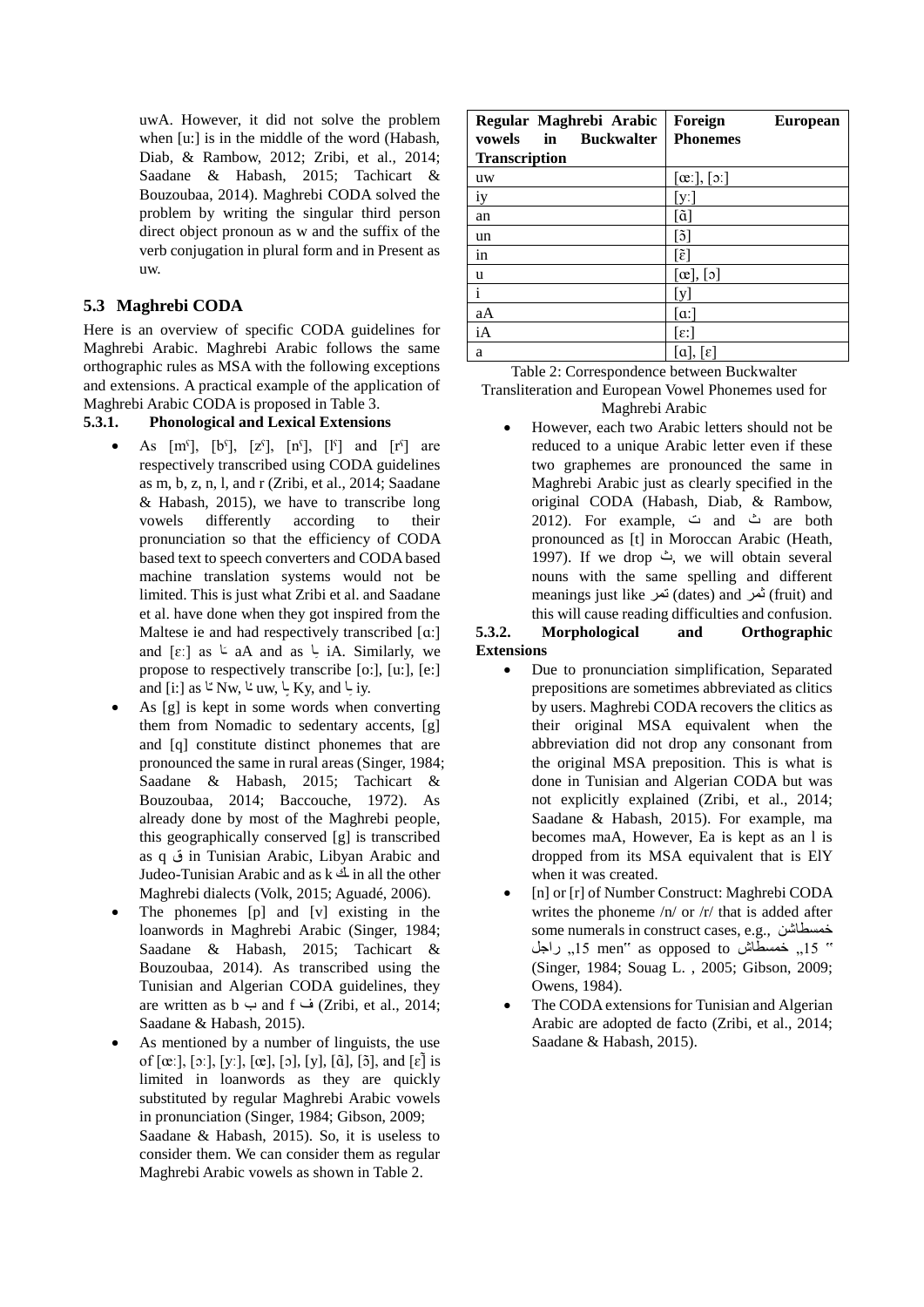| <b>Raw Text</b>        | مساء الخير ، مرحبا بيكم فالمباشر في ناس نسمة سباسيال ِ اليومة في ساعتنا الثانية، باش نحكيو ع التطورات   |
|------------------------|---------------------------------------------------------------------------------------------------------|
|                        | الحديدة فالبلاد                                                                                         |
| Original Tunisian      | مساء الخير ، مرحبا بيكم في المباشر في ناس نسمة سباسيال. اليومة في ساعتنا الثانية، باش نحكيوا عالنطور ات |
| <b>Algerian</b><br>and | الجديدة في البلاد                                                                                       |
| <b>Arabic CODA</b>     | masa' Alxiyr, marHbiA biykum fiy AlmubiA\$ir fiy niAs nismap sbiAsyaAl. Alyuwmap                        |
|                        | fiy siAEitniA AlviAnyap, biA\$ naHkiyuwA EAltaTawraAt Aljdiyda fiy AlbliAd.                             |
| Maghrebi CODA          | مساء الخير، مرحبا بيكم في المباشر في ناس نسمة سباسيال. اليومة في ساعتنا الثانية، باش نحكيوا             |
|                        | عالنطورات الجديدة في البلاد                                                                             |
|                        | masa' Al xiyr, marHbiA biykum fiy Al mubiA\$ir fiy niAs nismap sbiAsyaAl.                               |
|                        | Al_yuwmap fiy siAEitniA Al_viAnyap, biA\$ naHkiyuwA EaAl_taTawraAt Al_jdiyda fiy                        |
|                        | Al bliAd.                                                                                               |
| <b>English</b>         | Good evening. Hello. You are in a live broadcasting of "Nessma's People Special                         |
| <b>Translation</b>     | Program". Today in our second hour, we will be dealing with the latest news in the country.             |
|                        | $\mathbb{R}$ in the $\mathbb{R}$ in the $\mathbb{R}$ in the $\mathbb{R}$                                |

Table 3: A Practical Application of the Maghrebi CODA

### **6. Conclusion**

CODA is already used for main Maghrebi Arabic dialects (Zribi, et al., 2014; Saadane & Habash, 2015; Tachicart & Bouzoubaa, 2014). However, each CODA used for each of these dialects has its distinctive features. A unified Maghrebi CODA would let doing comparative studies between the main Maghrebi Arabic dialects possible. Furthermore, a specific CODA for Maghrebi Arabic that solves the problems of the original one can be used for doing more precise and detailed NLP for the Maghrebi Arabic dialects.

### **7. Acknowledgements**

I have to thank Mr. Mohamed Maamouri and Mr. Nizar Habash for his helpful discussions and clarifications and the community of Wikimedia Incubator for testing the CODA in Tunisian, Algerian and Moroccan Arabic Wikipedias and Wiktionaries for one month.

#### **8. References**

- Abumdas, A. H. A. (1985). *Libyan Arabic Phonology*. University of Michigan.
- Aguadé, J. (2006). Writing dialect in Morocco. *Estudios de dialectología norteafricana y andalusí*, 10, 253-274.
- Ayari, S. (1996). Diglossia and illiteracy in the Arab world 1. *Language, Culture and Curriculum*, 9(3), 243-253.
- Baccouche, T. (1972). Le phonème g dans les parlers arabes citadins de Tunisie. *Revue tunisienne de sciences sociales*, 9(30-31), 103-137.
- Biadsy, F., Habash, N., & Hirschberg, J. (2009). Improving the Arabic pronunciation dictionary for phone and word recognition with linguistically-based pronunciation rules. *Proceedings of Human Language Technologies: The 2009 Annual Conference of the North American Chapter of the Association for Computational Linguistics* (pp. 397-405). Association for Computational Linguistics.
- Chekili, F. (1982). *The morphology of the Arabic dialect of Tunis*. London: University of London.

Cohen, D., & el-Chennafi, M. (1963). *Le dialecte arabe Hassaniya de Mauritanie* (Vol. 5). C. Klincksieck.

- Cohen, D. (1985). Some historical and sociolinguistic observations on the arabic dialects spoken by north african Jews. *Readings in the sociology of Jewish languages*, 246-260.
- Dallaji-Hichri, I. (2010). *Hochzeitsbräuche in Nābil (Tunesien)*. (Doctoral dissertation, uniwien).
- Dhaoudi, R., & Lahmar, M. (2004). Ali Douagi, The Ghalba Artist and the Taht Essour Troupe. In *The Taht Essour Troupe* (pp. 143-145). Cairo: General Egyptian Book Organization.
- Diab, M., & Habash, N. (2007). Arabic dialect processing tutorial. *Proceedings of the Human Language Technology Conference of the NAACL, Companion Volume: Tutorial Abstracts* (pp. 5-6). Association for Computational Linguistics.
- Eskander, R., Habash, N., Rambow, O., & Tomeh, N. (2013). Processing Spontaneous Orthography. *HLT-NAACL*, (pp. 585-595).
- Ghazeli, S. (1981). La coarticulation de l'emphase en arabe. *Arabica*, 251-277.
- Gibson, M. (2009). Tunis Arabic. *Encyclopedia of Arabic Language and Linguistics*, 4, 563–571.
- Google Corporation. (2015, October 16). *Conventional Orthography for Dialectal Arabic*. Retrieved from Google Scholars: https://scholar.google.com/scholar?start=10&hl= fr&as\_sdt=2005&sciodt=0,5&cites=1020288932 0135106055&scipsc=
- Gouma, T. (2013). *L'emphase en arabe marocain: vers une analyse autosegmentale*. (Doctoral dissertation, Paris 8).
- Habash, N. Y. (2010). Introduction to Arabic natural language processing. *Synthesis Lectures on Human Language Technologies*, 3(1), 1-187.
- Habash, N., & Rambow, O. (2005). Arabic tokenization, part-of-speech tagging and morphological disambiguation in one fell swoop. *Proceedings of the 43rd Annual Meeting on Association for Computational Linguistics* (pp. 573-580). Association for Computational Linguistics.